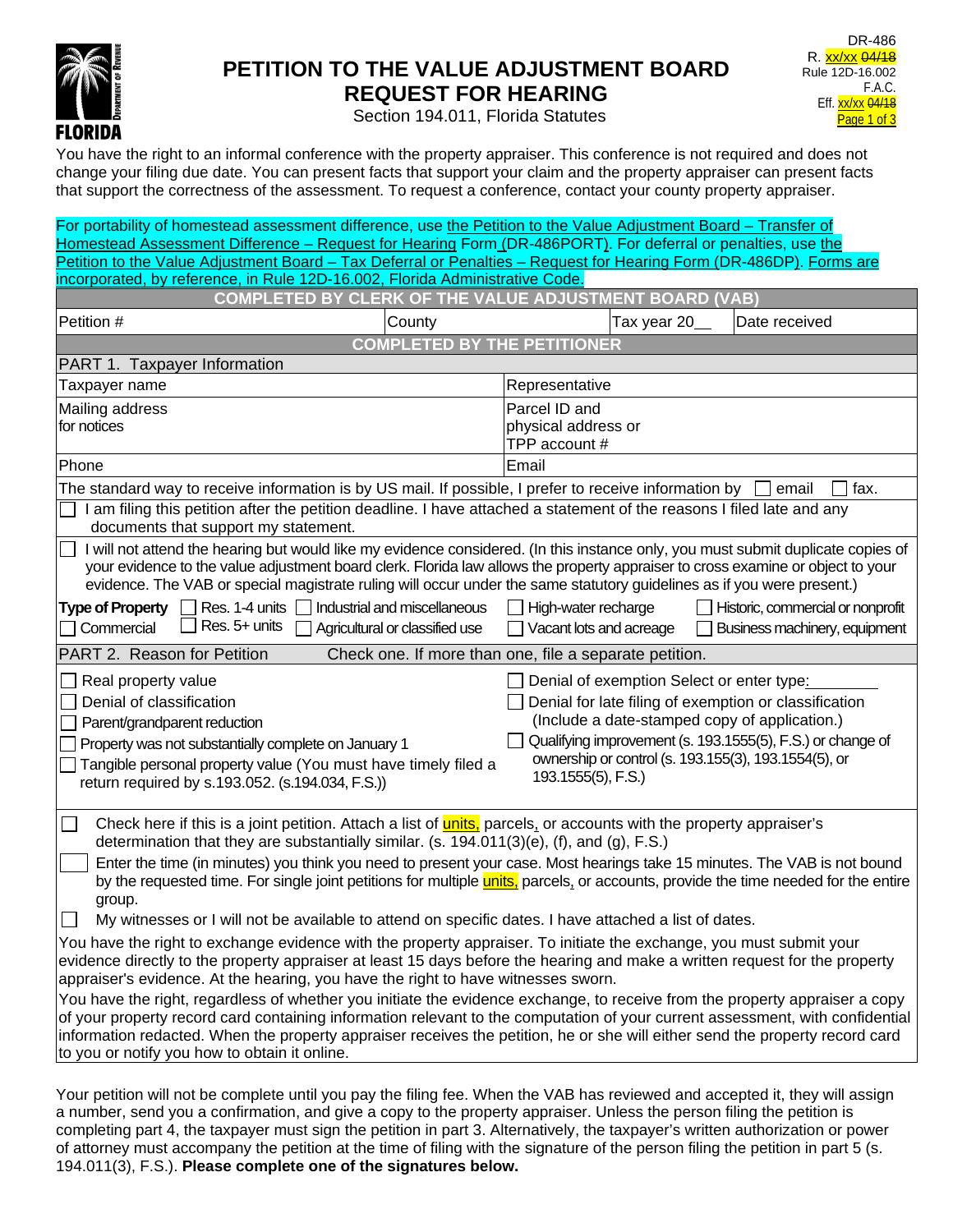| Complete part 3 if you are representing yourself or if you are authorizing a representative listed in part 5 to represent you<br>without attaching a completed power of attorney or authorization for representation to this form.<br>Written authorization from the taxpayer is required for access to confidential information from the property appraiser or tax<br>$\Box$ I authorize the person I appoint in part 5 to have access to any confidential information related to this petition.<br>Under penalties of perjury, I declare that I am the owner of the property described in this petition and that I have read this<br>Print name<br>Signature, taxpayer<br>Date<br>PART 4. Employee, Attorney, or Licensed Professional Signature<br>Complete part 4 if you are the taxpayer's or an affiliated entity's employee or you are one of the following licensed<br>I am (check any box that applies):<br>A Florida Bar licensed attorney (Florida Bar number ______________________).<br>A Florida real estate appraiser licensed under Chapter 475, Florida Statutes (license number _________________<br>A Florida real estate broker licensed under Chapter 475, Florida Statutes (license number ____________________<br>A Florida certified public accountant licensed under Chapter 473, Florida Statutes (license number<br>I understand that written authorization from the taxpayer is required for access to confidential information from the property<br>Under penalties of perjury, I certify that I have authorization to file this petition on the taxpayer's behalf, and I declare that I<br>am the owner's authorized representative for purposes of filing this petition and of becoming an agent for service of process<br>under s. 194.011(3)(h), Florida Statutes, and that I have read this petition and the facts stated in it are true.<br>Print name<br>Signature, representative<br>Date<br>Complete part 5 if you are an authorized representative not listed in part 4 above.<br>$\Box$ I am a compensated representative not acting as one of the licensed representatives or employees listed in part 4 above<br>□ Attached is a power of attorney that conforms to the requirements of Part II of Chapter 709, F.S., executed with the<br>taxpayer's authorized signature OR $\Box$ the taxpayer's authorized signature is in part 3 of this form.<br>$\Box$ I am an uncompensated representative filing this petition AND (check one)<br>$\Box$ the taxpayer's authorization is attached OR $\Box$ the taxpayer's authorized signature is in part 3 of this form.<br>I understand that written authorization from the taxpayer is required for access to confidential information from the property<br>Print name<br>Signature, representative<br>Date |                                                                                                                                                                                                                                                                                                    |  |  |  |  |  |
|----------------------------------------------------------------------------------------------------------------------------------------------------------------------------------------------------------------------------------------------------------------------------------------------------------------------------------------------------------------------------------------------------------------------------------------------------------------------------------------------------------------------------------------------------------------------------------------------------------------------------------------------------------------------------------------------------------------------------------------------------------------------------------------------------------------------------------------------------------------------------------------------------------------------------------------------------------------------------------------------------------------------------------------------------------------------------------------------------------------------------------------------------------------------------------------------------------------------------------------------------------------------------------------------------------------------------------------------------------------------------------------------------------------------------------------------------------------------------------------------------------------------------------------------------------------------------------------------------------------------------------------------------------------------------------------------------------------------------------------------------------------------------------------------------------------------------------------------------------------------------------------------------------------------------------------------------------------------------------------------------------------------------------------------------------------------------------------------------------------------------------------------------------------------------------------------------------------------------------------------------------------------------------------------------------------------------------------------------------------------------------------------------------------------------------------------------------------------------------------------------------------------------------------------------------------------------------------------------------------------------------------------------------------------------------------------------------------------------------------------------------------------------------------------------|----------------------------------------------------------------------------------------------------------------------------------------------------------------------------------------------------------------------------------------------------------------------------------------------------|--|--|--|--|--|
|                                                                                                                                                                                                                                                                                                                                                                                                                                                                                                                                                                                                                                                                                                                                                                                                                                                                                                                                                                                                                                                                                                                                                                                                                                                                                                                                                                                                                                                                                                                                                                                                                                                                                                                                                                                                                                                                                                                                                                                                                                                                                                                                                                                                                                                                                                                                                                                                                                                                                                                                                                                                                                                                                                                                                                                                    | PART 3. Taxpayer Signature                                                                                                                                                                                                                                                                         |  |  |  |  |  |
|                                                                                                                                                                                                                                                                                                                                                                                                                                                                                                                                                                                                                                                                                                                                                                                                                                                                                                                                                                                                                                                                                                                                                                                                                                                                                                                                                                                                                                                                                                                                                                                                                                                                                                                                                                                                                                                                                                                                                                                                                                                                                                                                                                                                                                                                                                                                                                                                                                                                                                                                                                                                                                                                                                                                                                                                    | collector.                                                                                                                                                                                                                                                                                         |  |  |  |  |  |
|                                                                                                                                                                                                                                                                                                                                                                                                                                                                                                                                                                                                                                                                                                                                                                                                                                                                                                                                                                                                                                                                                                                                                                                                                                                                                                                                                                                                                                                                                                                                                                                                                                                                                                                                                                                                                                                                                                                                                                                                                                                                                                                                                                                                                                                                                                                                                                                                                                                                                                                                                                                                                                                                                                                                                                                                    | petition and the facts stated in it are true.                                                                                                                                                                                                                                                      |  |  |  |  |  |
|                                                                                                                                                                                                                                                                                                                                                                                                                                                                                                                                                                                                                                                                                                                                                                                                                                                                                                                                                                                                                                                                                                                                                                                                                                                                                                                                                                                                                                                                                                                                                                                                                                                                                                                                                                                                                                                                                                                                                                                                                                                                                                                                                                                                                                                                                                                                                                                                                                                                                                                                                                                                                                                                                                                                                                                                    |                                                                                                                                                                                                                                                                                                    |  |  |  |  |  |
|                                                                                                                                                                                                                                                                                                                                                                                                                                                                                                                                                                                                                                                                                                                                                                                                                                                                                                                                                                                                                                                                                                                                                                                                                                                                                                                                                                                                                                                                                                                                                                                                                                                                                                                                                                                                                                                                                                                                                                                                                                                                                                                                                                                                                                                                                                                                                                                                                                                                                                                                                                                                                                                                                                                                                                                                    |                                                                                                                                                                                                                                                                                                    |  |  |  |  |  |
|                                                                                                                                                                                                                                                                                                                                                                                                                                                                                                                                                                                                                                                                                                                                                                                                                                                                                                                                                                                                                                                                                                                                                                                                                                                                                                                                                                                                                                                                                                                                                                                                                                                                                                                                                                                                                                                                                                                                                                                                                                                                                                                                                                                                                                                                                                                                                                                                                                                                                                                                                                                                                                                                                                                                                                                                    | representatives.                                                                                                                                                                                                                                                                                   |  |  |  |  |  |
|                                                                                                                                                                                                                                                                                                                                                                                                                                                                                                                                                                                                                                                                                                                                                                                                                                                                                                                                                                                                                                                                                                                                                                                                                                                                                                                                                                                                                                                                                                                                                                                                                                                                                                                                                                                                                                                                                                                                                                                                                                                                                                                                                                                                                                                                                                                                                                                                                                                                                                                                                                                                                                                                                                                                                                                                    |                                                                                                                                                                                                                                                                                                    |  |  |  |  |  |
|                                                                                                                                                                                                                                                                                                                                                                                                                                                                                                                                                                                                                                                                                                                                                                                                                                                                                                                                                                                                                                                                                                                                                                                                                                                                                                                                                                                                                                                                                                                                                                                                                                                                                                                                                                                                                                                                                                                                                                                                                                                                                                                                                                                                                                                                                                                                                                                                                                                                                                                                                                                                                                                                                                                                                                                                    |                                                                                                                                                                                                                                                                                                    |  |  |  |  |  |
|                                                                                                                                                                                                                                                                                                                                                                                                                                                                                                                                                                                                                                                                                                                                                                                                                                                                                                                                                                                                                                                                                                                                                                                                                                                                                                                                                                                                                                                                                                                                                                                                                                                                                                                                                                                                                                                                                                                                                                                                                                                                                                                                                                                                                                                                                                                                                                                                                                                                                                                                                                                                                                                                                                                                                                                                    |                                                                                                                                                                                                                                                                                                    |  |  |  |  |  |
|                                                                                                                                                                                                                                                                                                                                                                                                                                                                                                                                                                                                                                                                                                                                                                                                                                                                                                                                                                                                                                                                                                                                                                                                                                                                                                                                                                                                                                                                                                                                                                                                                                                                                                                                                                                                                                                                                                                                                                                                                                                                                                                                                                                                                                                                                                                                                                                                                                                                                                                                                                                                                                                                                                                                                                                                    |                                                                                                                                                                                                                                                                                                    |  |  |  |  |  |
|                                                                                                                                                                                                                                                                                                                                                                                                                                                                                                                                                                                                                                                                                                                                                                                                                                                                                                                                                                                                                                                                                                                                                                                                                                                                                                                                                                                                                                                                                                                                                                                                                                                                                                                                                                                                                                                                                                                                                                                                                                                                                                                                                                                                                                                                                                                                                                                                                                                                                                                                                                                                                                                                                                                                                                                                    |                                                                                                                                                                                                                                                                                                    |  |  |  |  |  |
|                                                                                                                                                                                                                                                                                                                                                                                                                                                                                                                                                                                                                                                                                                                                                                                                                                                                                                                                                                                                                                                                                                                                                                                                                                                                                                                                                                                                                                                                                                                                                                                                                                                                                                                                                                                                                                                                                                                                                                                                                                                                                                                                                                                                                                                                                                                                                                                                                                                                                                                                                                                                                                                                                                                                                                                                    |                                                                                                                                                                                                                                                                                                    |  |  |  |  |  |
|                                                                                                                                                                                                                                                                                                                                                                                                                                                                                                                                                                                                                                                                                                                                                                                                                                                                                                                                                                                                                                                                                                                                                                                                                                                                                                                                                                                                                                                                                                                                                                                                                                                                                                                                                                                                                                                                                                                                                                                                                                                                                                                                                                                                                                                                                                                                                                                                                                                                                                                                                                                                                                                                                                                                                                                                    |                                                                                                                                                                                                                                                                                                    |  |  |  |  |  |
|                                                                                                                                                                                                                                                                                                                                                                                                                                                                                                                                                                                                                                                                                                                                                                                                                                                                                                                                                                                                                                                                                                                                                                                                                                                                                                                                                                                                                                                                                                                                                                                                                                                                                                                                                                                                                                                                                                                                                                                                                                                                                                                                                                                                                                                                                                                                                                                                                                                                                                                                                                                                                                                                                                                                                                                                    | appraiser or tax collector.                                                                                                                                                                                                                                                                        |  |  |  |  |  |
|                                                                                                                                                                                                                                                                                                                                                                                                                                                                                                                                                                                                                                                                                                                                                                                                                                                                                                                                                                                                                                                                                                                                                                                                                                                                                                                                                                                                                                                                                                                                                                                                                                                                                                                                                                                                                                                                                                                                                                                                                                                                                                                                                                                                                                                                                                                                                                                                                                                                                                                                                                                                                                                                                                                                                                                                    |                                                                                                                                                                                                                                                                                                    |  |  |  |  |  |
|                                                                                                                                                                                                                                                                                                                                                                                                                                                                                                                                                                                                                                                                                                                                                                                                                                                                                                                                                                                                                                                                                                                                                                                                                                                                                                                                                                                                                                                                                                                                                                                                                                                                                                                                                                                                                                                                                                                                                                                                                                                                                                                                                                                                                                                                                                                                                                                                                                                                                                                                                                                                                                                                                                                                                                                                    |                                                                                                                                                                                                                                                                                                    |  |  |  |  |  |
|                                                                                                                                                                                                                                                                                                                                                                                                                                                                                                                                                                                                                                                                                                                                                                                                                                                                                                                                                                                                                                                                                                                                                                                                                                                                                                                                                                                                                                                                                                                                                                                                                                                                                                                                                                                                                                                                                                                                                                                                                                                                                                                                                                                                                                                                                                                                                                                                                                                                                                                                                                                                                                                                                                                                                                                                    | PART 5. Unlicensed Representative Signature                                                                                                                                                                                                                                                        |  |  |  |  |  |
|                                                                                                                                                                                                                                                                                                                                                                                                                                                                                                                                                                                                                                                                                                                                                                                                                                                                                                                                                                                                                                                                                                                                                                                                                                                                                                                                                                                                                                                                                                                                                                                                                                                                                                                                                                                                                                                                                                                                                                                                                                                                                                                                                                                                                                                                                                                                                                                                                                                                                                                                                                                                                                                                                                                                                                                                    |                                                                                                                                                                                                                                                                                                    |  |  |  |  |  |
|                                                                                                                                                                                                                                                                                                                                                                                                                                                                                                                                                                                                                                                                                                                                                                                                                                                                                                                                                                                                                                                                                                                                                                                                                                                                                                                                                                                                                                                                                                                                                                                                                                                                                                                                                                                                                                                                                                                                                                                                                                                                                                                                                                                                                                                                                                                                                                                                                                                                                                                                                                                                                                                                                                                                                                                                    | AND (check one)                                                                                                                                                                                                                                                                                    |  |  |  |  |  |
|                                                                                                                                                                                                                                                                                                                                                                                                                                                                                                                                                                                                                                                                                                                                                                                                                                                                                                                                                                                                                                                                                                                                                                                                                                                                                                                                                                                                                                                                                                                                                                                                                                                                                                                                                                                                                                                                                                                                                                                                                                                                                                                                                                                                                                                                                                                                                                                                                                                                                                                                                                                                                                                                                                                                                                                                    |                                                                                                                                                                                                                                                                                                    |  |  |  |  |  |
|                                                                                                                                                                                                                                                                                                                                                                                                                                                                                                                                                                                                                                                                                                                                                                                                                                                                                                                                                                                                                                                                                                                                                                                                                                                                                                                                                                                                                                                                                                                                                                                                                                                                                                                                                                                                                                                                                                                                                                                                                                                                                                                                                                                                                                                                                                                                                                                                                                                                                                                                                                                                                                                                                                                                                                                                    |                                                                                                                                                                                                                                                                                                    |  |  |  |  |  |
|                                                                                                                                                                                                                                                                                                                                                                                                                                                                                                                                                                                                                                                                                                                                                                                                                                                                                                                                                                                                                                                                                                                                                                                                                                                                                                                                                                                                                                                                                                                                                                                                                                                                                                                                                                                                                                                                                                                                                                                                                                                                                                                                                                                                                                                                                                                                                                                                                                                                                                                                                                                                                                                                                                                                                                                                    |                                                                                                                                                                                                                                                                                                    |  |  |  |  |  |
|                                                                                                                                                                                                                                                                                                                                                                                                                                                                                                                                                                                                                                                                                                                                                                                                                                                                                                                                                                                                                                                                                                                                                                                                                                                                                                                                                                                                                                                                                                                                                                                                                                                                                                                                                                                                                                                                                                                                                                                                                                                                                                                                                                                                                                                                                                                                                                                                                                                                                                                                                                                                                                                                                                                                                                                                    | appraiser or tax collector.                                                                                                                                                                                                                                                                        |  |  |  |  |  |
|                                                                                                                                                                                                                                                                                                                                                                                                                                                                                                                                                                                                                                                                                                                                                                                                                                                                                                                                                                                                                                                                                                                                                                                                                                                                                                                                                                                                                                                                                                                                                                                                                                                                                                                                                                                                                                                                                                                                                                                                                                                                                                                                                                                                                                                                                                                                                                                                                                                                                                                                                                                                                                                                                                                                                                                                    | Under penalties of perjury, I declare that I am the owner's authorized representative for purposes of filing this petition and of<br>becoming an agent for service of process under s. 194.011(3)(h), Florida Statutes, and that I have read this petition and the<br>facts stated in it are true. |  |  |  |  |  |
|                                                                                                                                                                                                                                                                                                                                                                                                                                                                                                                                                                                                                                                                                                                                                                                                                                                                                                                                                                                                                                                                                                                                                                                                                                                                                                                                                                                                                                                                                                                                                                                                                                                                                                                                                                                                                                                                                                                                                                                                                                                                                                                                                                                                                                                                                                                                                                                                                                                                                                                                                                                                                                                                                                                                                                                                    |                                                                                                                                                                                                                                                                                                    |  |  |  |  |  |